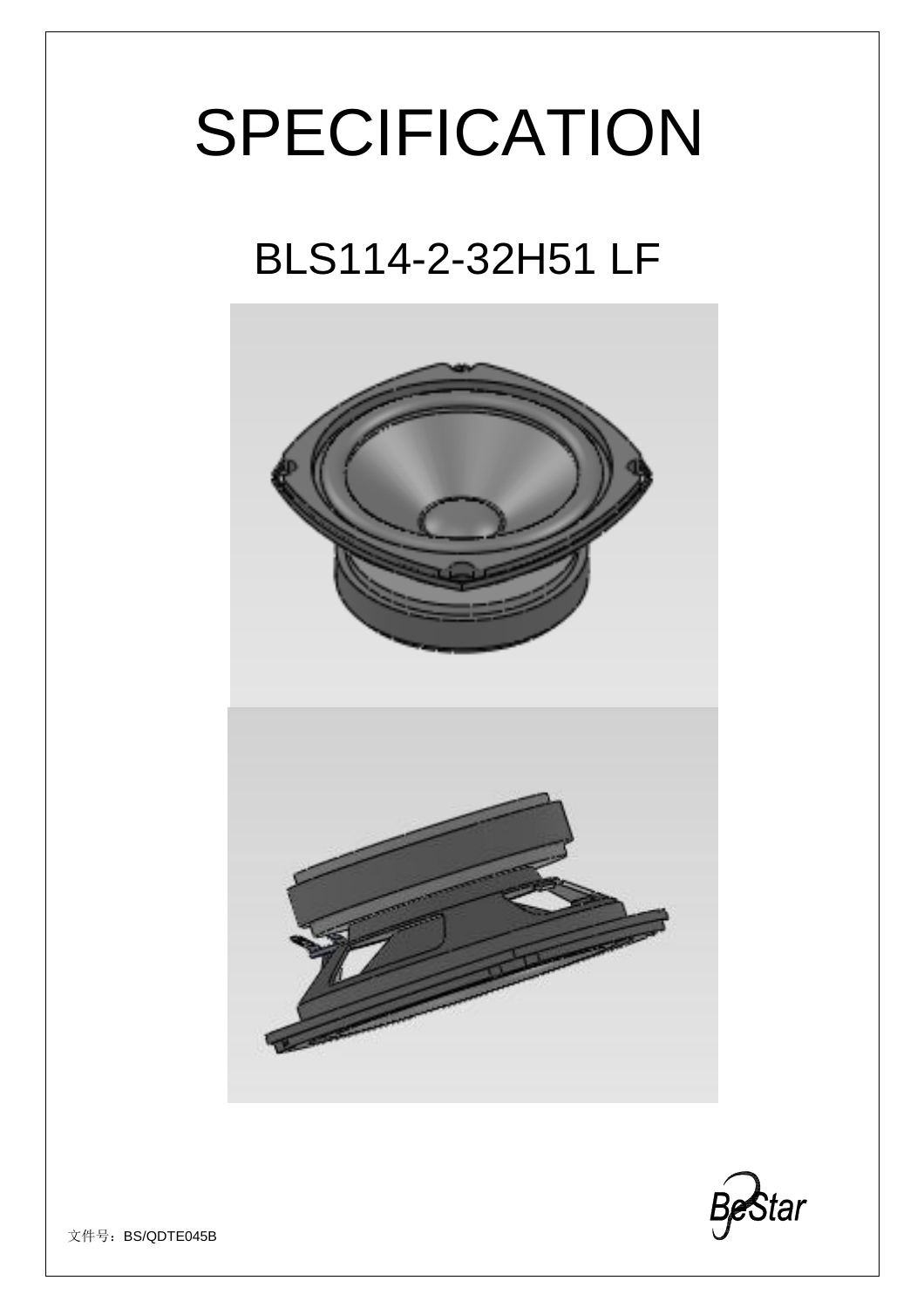

## **SPECIFICATION** FOR LOUD SPEAKER

TOTAL PAGE  $|10|$  [www.bestargroups.com](http://www.bestargroups.com)  $|$  RoHS

# Preliminary Specification For The Acoustic Characteristics for Louder Speaker

| Customer     |                          | Model Name        | BLS114-2-32H51 LF     |
|--------------|--------------------------|-------------------|-----------------------|
| Customer P/N |                          | Product No.       | 125303                |
| Date         | 14 Mar. 2014   Issue No. |                   | <b>BS/TES01.1272A</b> |
| Page         | 01 of 10                 | <b>Issue Date</b> | 2014/03/14            |

Approval: 1.Characteristics 2.Drawing 3.Reliability Test 4.Packing 5.History Change Record

| Drawn by | Checked by | Approved by | Customer approved |
|----------|------------|-------------|-------------------|
|          |            |             |                   |
|          |            |             |                   |
|          |            |             |                   |

### *BESTAR ACOUSTICS CO.,LTD*

 No.199 HuangHe West Road,New district,ChangZhou,JiangSu Province,P.R.China *Tel:* +86 519 88222567 *Fax:* +86 519 88222551

*E-mail:*[wu@be-star.com](mailto:wu@be-star.com) *<http://www.bestargroups.com>*

文件号:BS/QDTE045B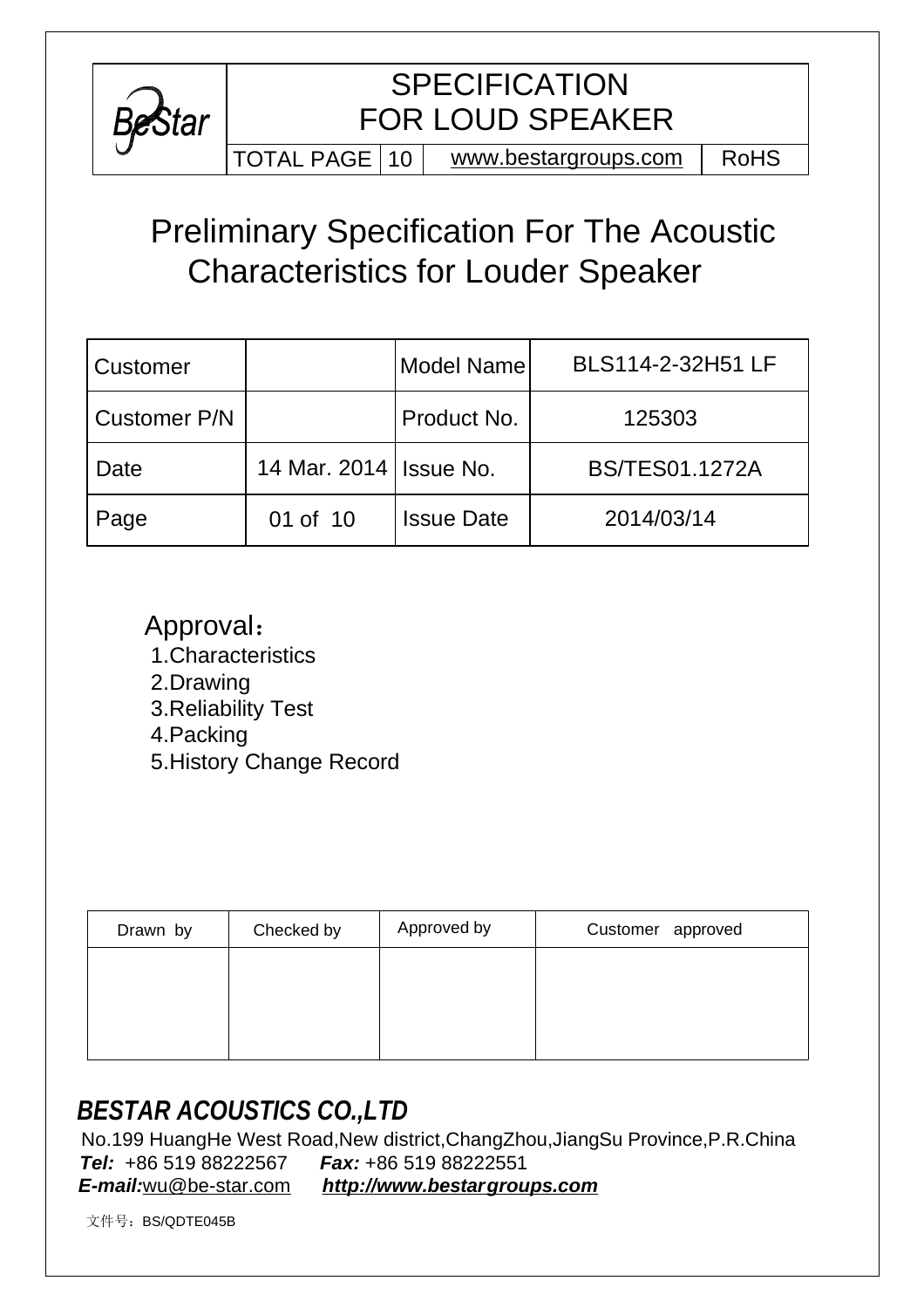

2 1

 $\overline{D}$ 

E

F

G

H



### 1.Characteristics

1.1 Electrical and Mechanical Characteristics

6 5 4 3





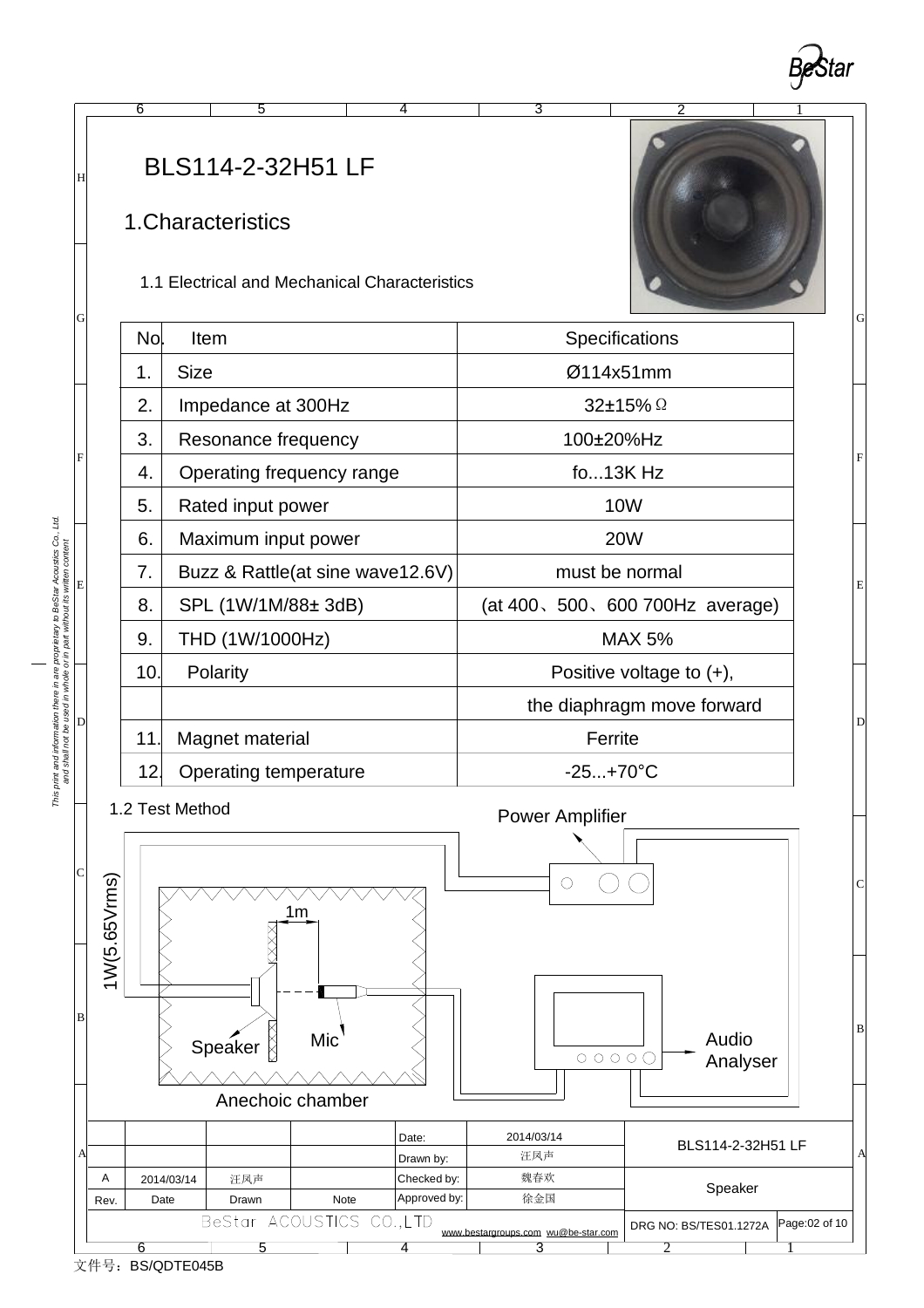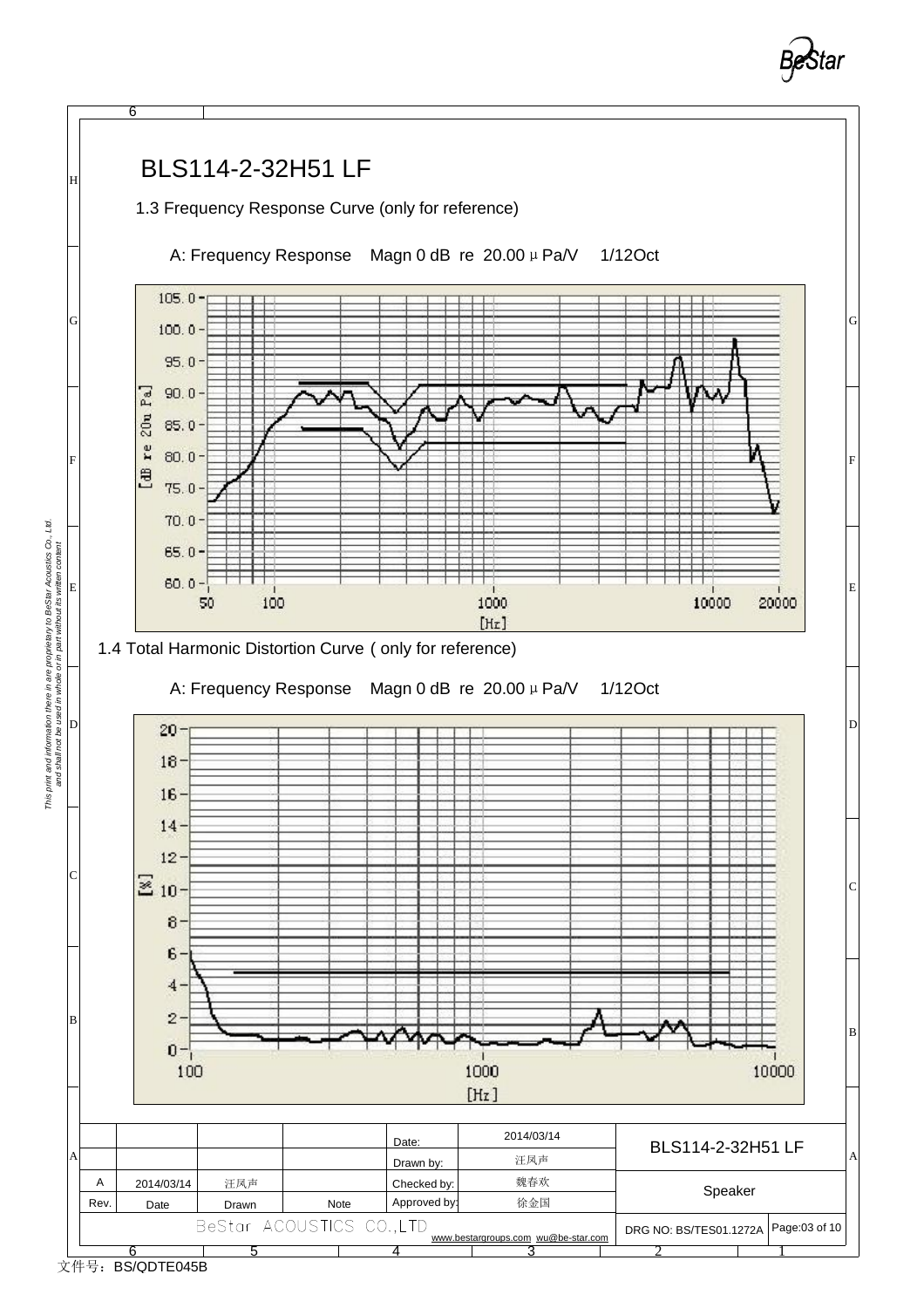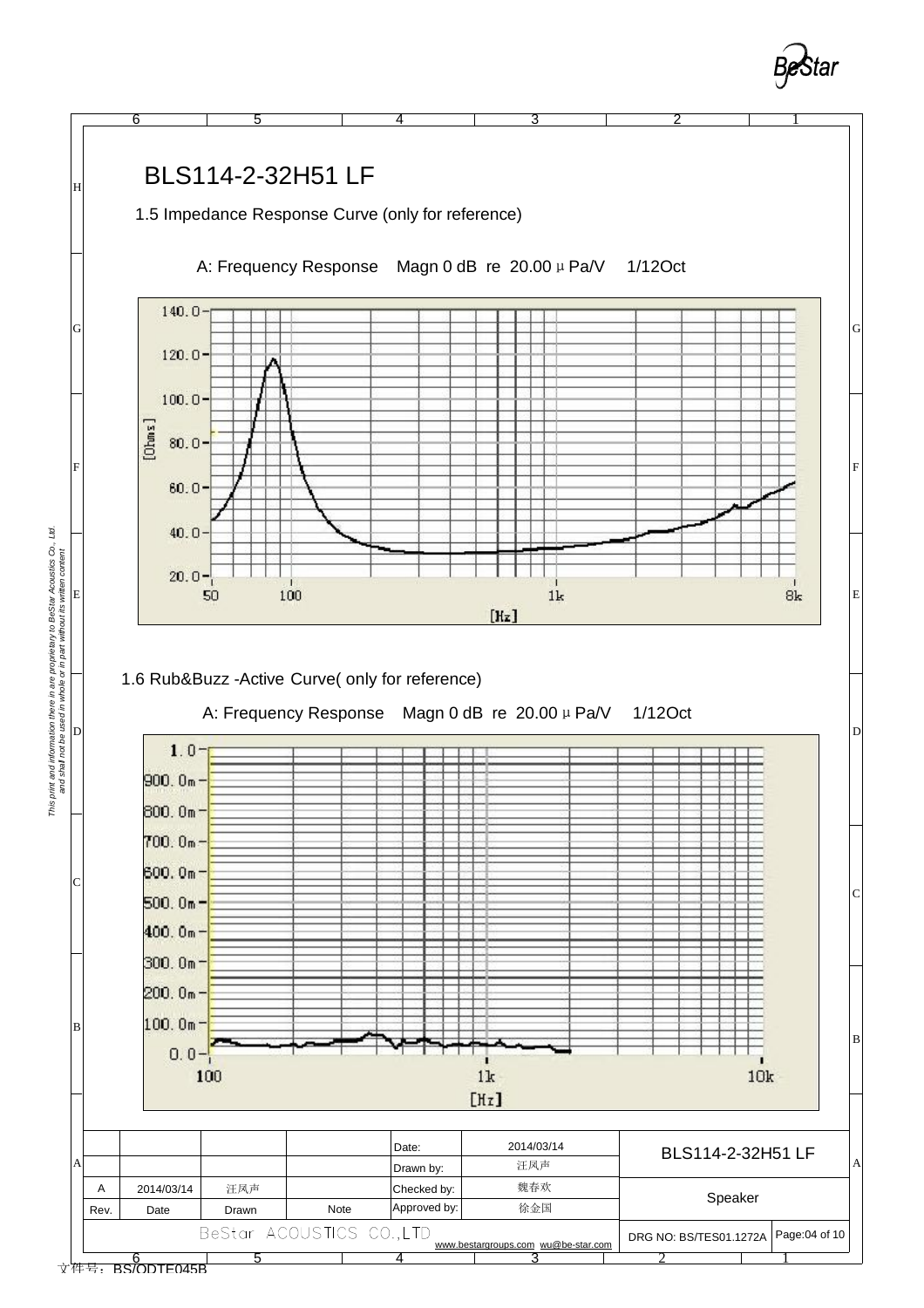

2 1

B

C

 $\vert$  D

E

F

G

### BLS114-2-32H51 LF

1.7 ★Thiele/Small parameters (only for reference)

6 5 4 3

| FS 145.4983 Hz      | VAS 1.3840 L     | RE 32,0000 W                    |
|---------------------|------------------|---------------------------------|
| QMS 3.0510          | QES 2.0380       | QTS 1.2218                      |
| $Bx = 8.3745$ Txm   | dBSPL 85.2279    | SD -<br>$0.0064$ m <sup>2</sup> |
| CMS 0.2449 mm/N     | MMS 4.8858 g     | RMS 1.4640 VM                   |
| CAS 9.91E-0009 m5/N | MAS 120.72 kg/m4 | RAS 36173 WA                    |
| CMES69.6642 mF      | LCES 17.1757 mH  | RES 47,9059 W                   |
| RAT 90326 WA        | RMT 3.6556 VM    | MMD 4.5986 g                    |
| ZMIN 31.0707 W      | ZMAX79,9059 W    | ZAVG 43.8591 W                  |
| h0 l<br>0.2008%     | L1kHz0.6353 mH   | L10kHz 0.4602 mH                |
|                     |                  |                                 |



F

G

H

B

C

|    |                        |              |                           |      | Date:        | 2014/03/14                          | BLS114-2-32H51 LF      |               |   |
|----|------------------------|--------------|---------------------------|------|--------------|-------------------------------------|------------------------|---------------|---|
| AI |                        |              |                           |      | Drawn by:    | 汪凤声                                 |                        |               | А |
|    | A                      | 2014/03/14   | 汪凤声                       |      | Checked by:  | 魏春欢                                 | Speaker                |               |   |
|    | Rev.                   | Date         | Drawn                     | Note | Approved by: | 徐金国                                 |                        |               |   |
|    |                        |              | BeStar ACOUSTICS CO., LTD |      |              | www.bestargroups.com wu@be-star.com | DRG NO: BS/TES01.1272A | Page:05 of 10 |   |
|    |                        |              |                           |      |              |                                     |                        |               |   |
|    | $\rightarrow \mu \Box$ | DO CONTEQUED |                           |      |              |                                     |                        |               |   |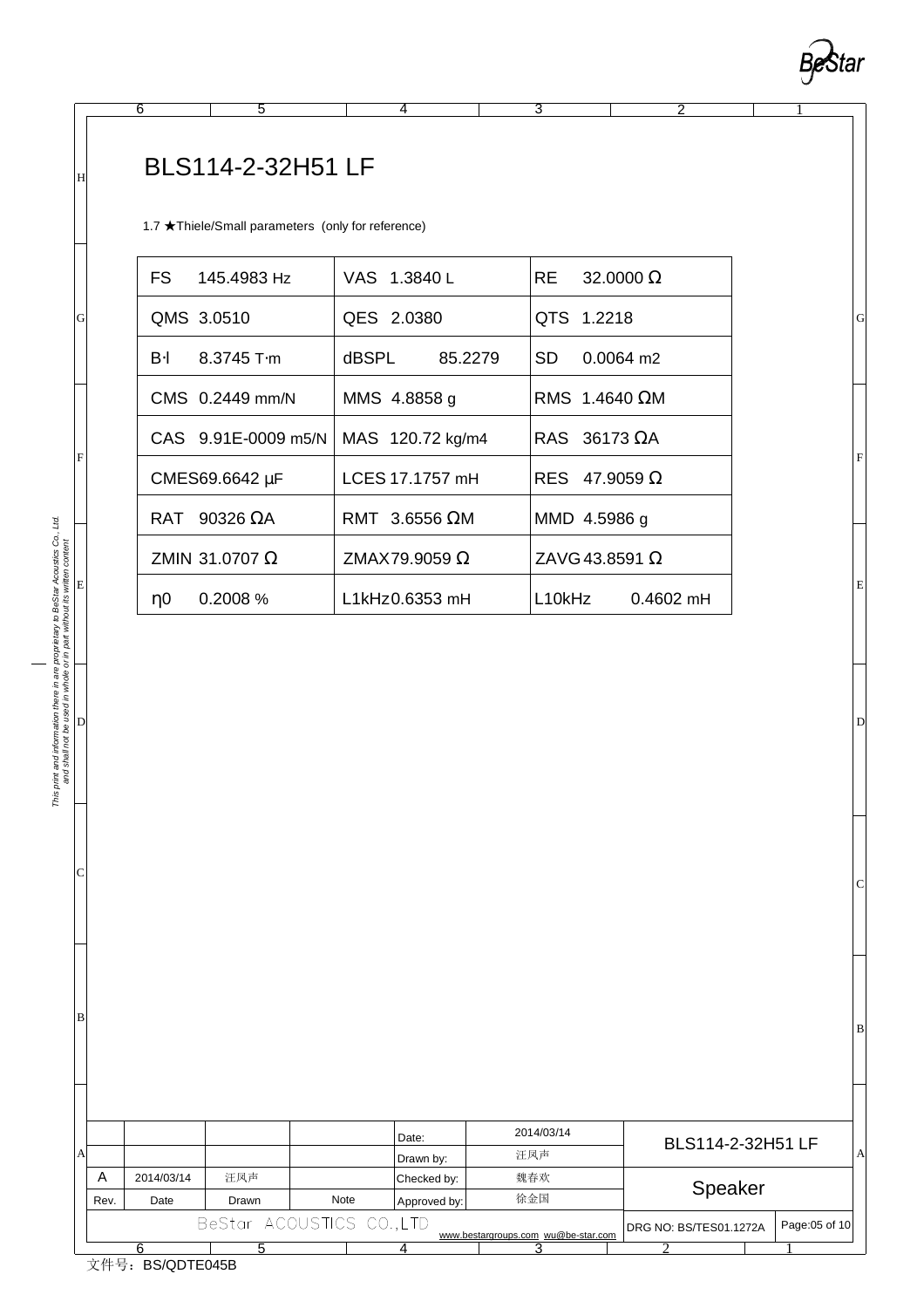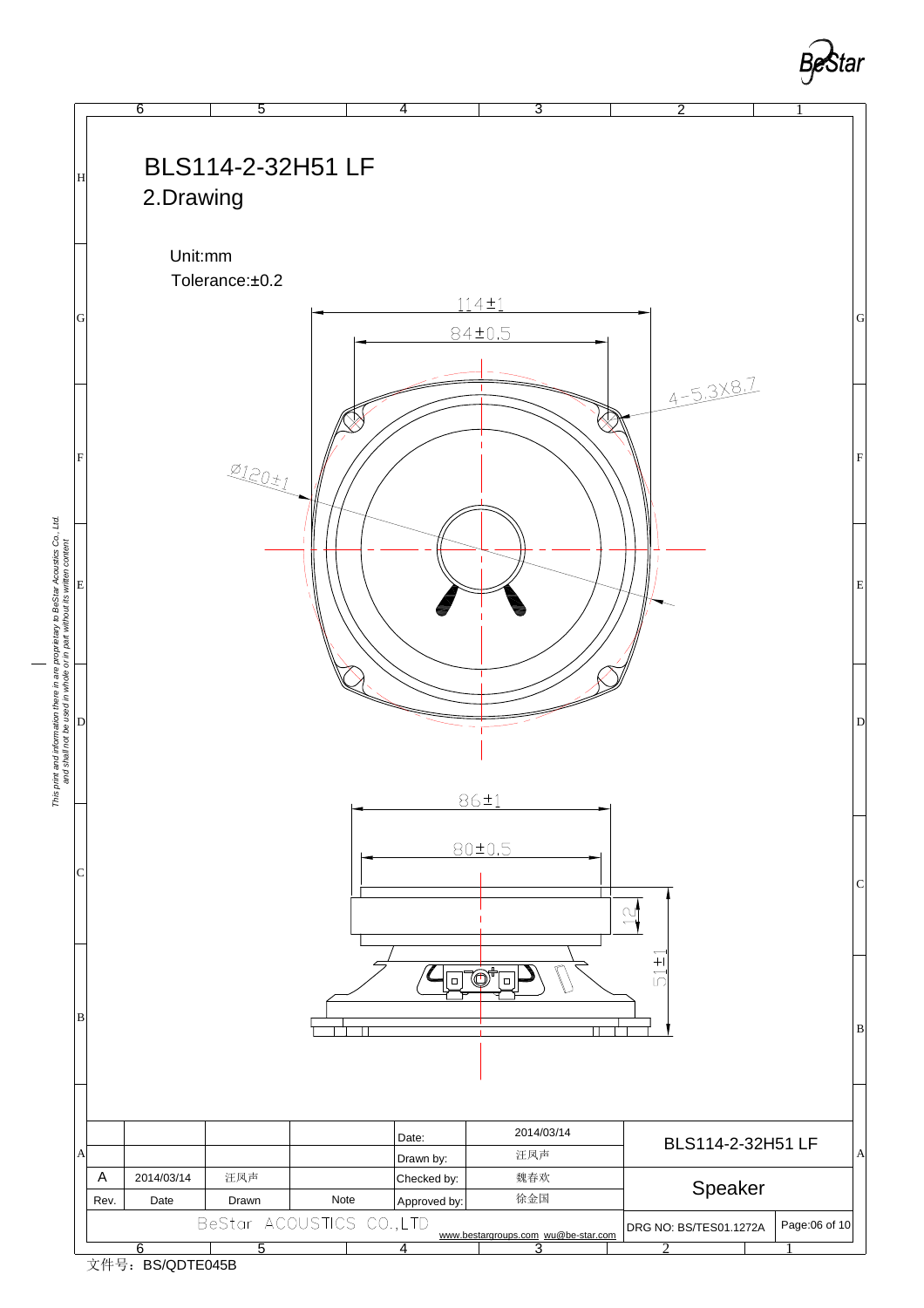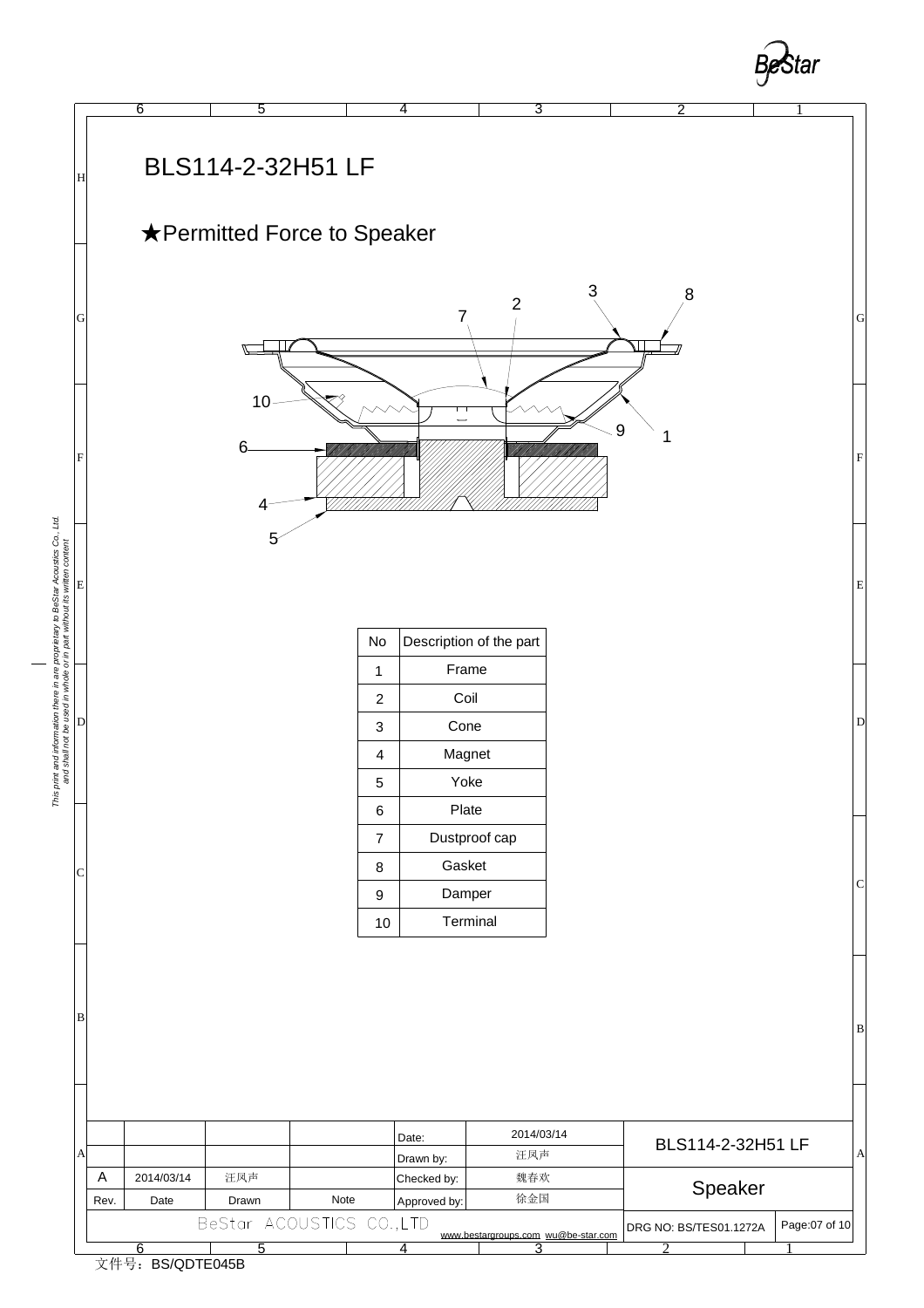

| This print and information there in are proprietary to BeStar Acoustics Co., Ltd.<br>and shall not be used in whole or in part without its writen content<br>Duration<br>96hrs<br>3.4 Damp Heat<br>$40\pm2\degree$ C<br>Temperature |  |
|-------------------------------------------------------------------------------------------------------------------------------------------------------------------------------------------------------------------------------------|--|
| <b>Relative Humidity</b><br>90%-95%RH                                                                                                                                                                                               |  |
|                                                                                                                                                                                                                                     |  |
|                                                                                                                                                                                                                                     |  |
| F<br>3.3 Low Temperature Test<br>$-25\pm2^{\circ}C$<br>Temperature                                                                                                                                                                  |  |
| Power (Nom)<br>10W(white noise)<br>Duration<br>96hrs<br>3.2 High Temperature Test<br>Temperature<br>$+70\pm2\degree C$<br>Duration<br>96hrs                                                                                         |  |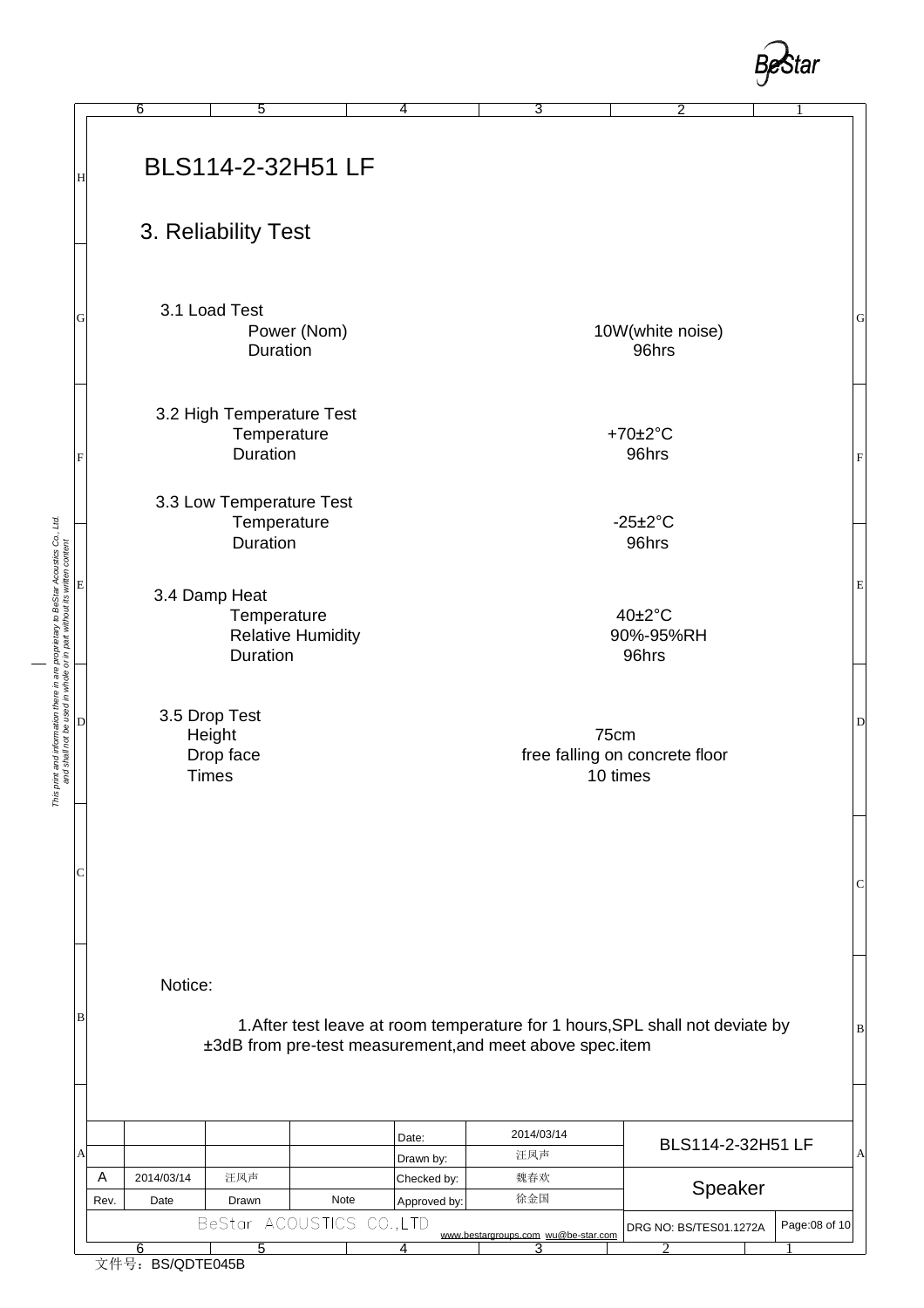